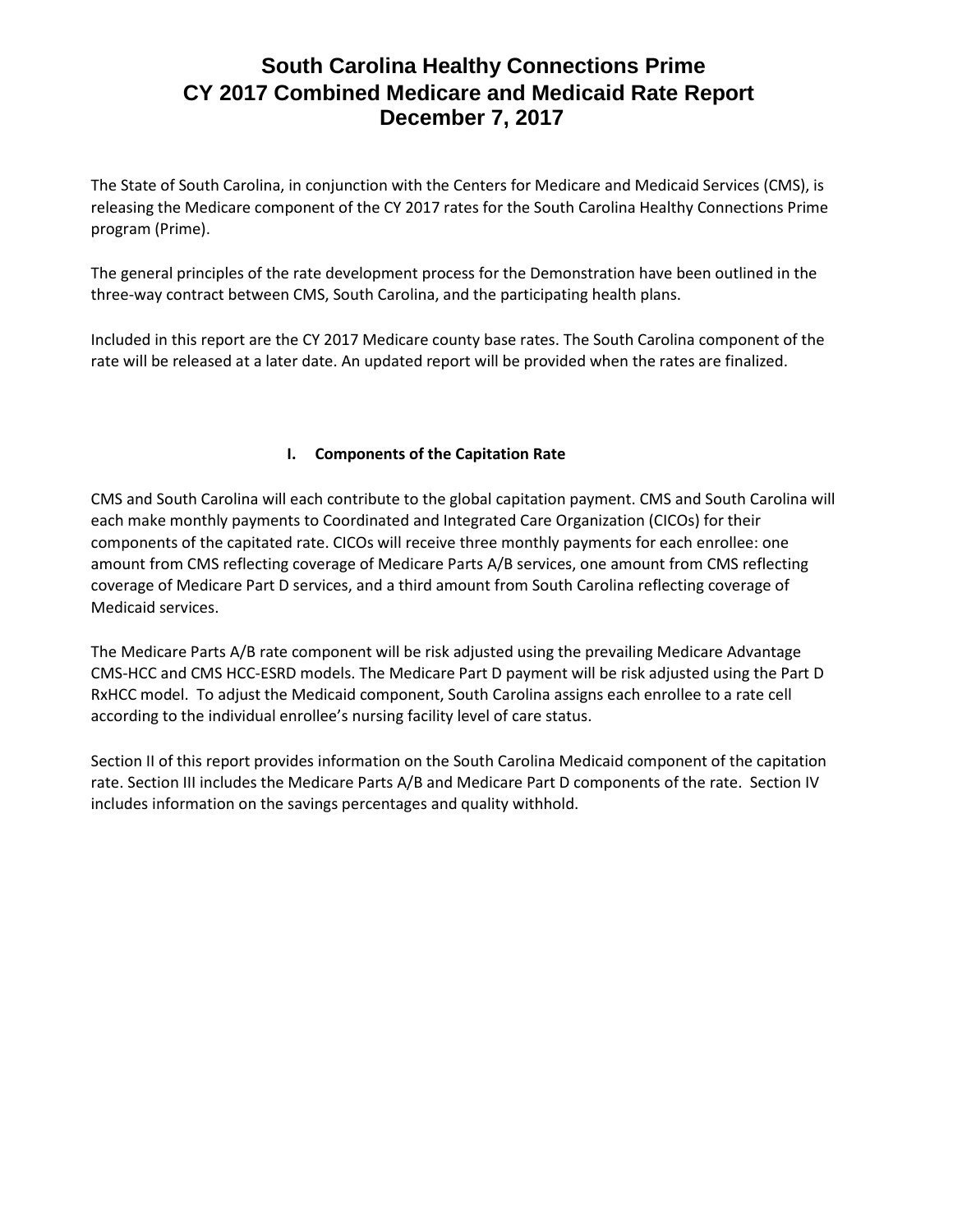#### **II. South Carolina Component of the Rate - CY 2017**

This section provides an overview of the capitation rate development for the Medicaid component of the Prime program. Assessment of actuarial soundness under 42 CFR 438.4(a), in the context of this Demonstration, should consider both Medicare and Medicaid contributions and the opportunities for efficiencies unique to an integrated care program. CMS considers the Medicaid actuarial soundness requirements to be flexible enough to consider efficiencies and savings that may be associated with Medicare. Therefore, CMS does not believe that a waiver of Medicaid actuarial soundness principles is necessary in the context of this Demonstration. To ensure compliance with generally accepted actuarial practices and regulatory requirements, we referred to published guidance from the American Academy of Actuaries (AAA), the Actuarial Standards Board (ASB), the Centers for Medicare and Medicaid Services (CMS), and federal regulations. For the purposes of the development of the Medicaid component of the Prime capitation rate, "actuarial soundness" will be defined as in Actuarial Standard of Practice (ASOP) 49:

*"Medicaid capitation rates are "actuarially sound" if, for business for which the certification is being prepared and for the period covered by the certification, projected capitation rates and other revenue sources provide for all reasonable, appropriate, and attainable costs. For purposes of this definition, other revenue sources include, but are not limited to, expected reinsurance and governmental stop-loss cash flows, governmental risk-adjustment cash flows, and investment income. For purposes of this definition, costs include, but are not limited to, expected health benefits; health benefit settlement expenses; administrative expenses; the cost of capital, and government-mandated assessments, fees, and taxes."<sup>1</sup>*

The capitation rate-setting process for the Prime program does not follow the Medicaid managed care capitation rate-setting methodology outlined in ASOP 49, because an alternative methodology has been prescribed by CMS. The rate-setting methodology is limited to the cost of the Medicaid program for dual eligible beneficiaries in absence of the Demonstration less the shared savings percentage. The full version of the Medicaid capitation rate report can be found online at

[https://www.scdhhs.gov/internet/pdf/b5xvi1vwl1acrTIAtVZ2Igg106gkMA5n.pdf.](https://www.scdhhs.gov/internet/pdf/b5xvi1vwl1acrTIAtVZ2Igg106gkMA5n.pdf)

**Information in this report related to the Medicaid component of the Healthy Connections Prime capitation rate provides an overview of the rate development and should not be considered comprehensive documentation of the methodology and assumptions. Review of this report should be accompanied by the CY 2017 Healthy Connections Prime Medicaid capitation rate report for full documentation of assumptions and methodology.** 

The basis for the Medicaid rates began with costs developed prior to the application of the Medicare and Medicaid composite savings percentages established by the State and CMS, informed by estimates from CMS and its contractors. The final Medicaid capitation rates were set consistent with 42 CFR 438.4(a) in combination with the following qualifications:

 $\overline{a}$ 

<sup>1</sup> http://www.actuarialstandardsboard.org/asops/medicaid-managed-care-capitation-rate-development-and-certification/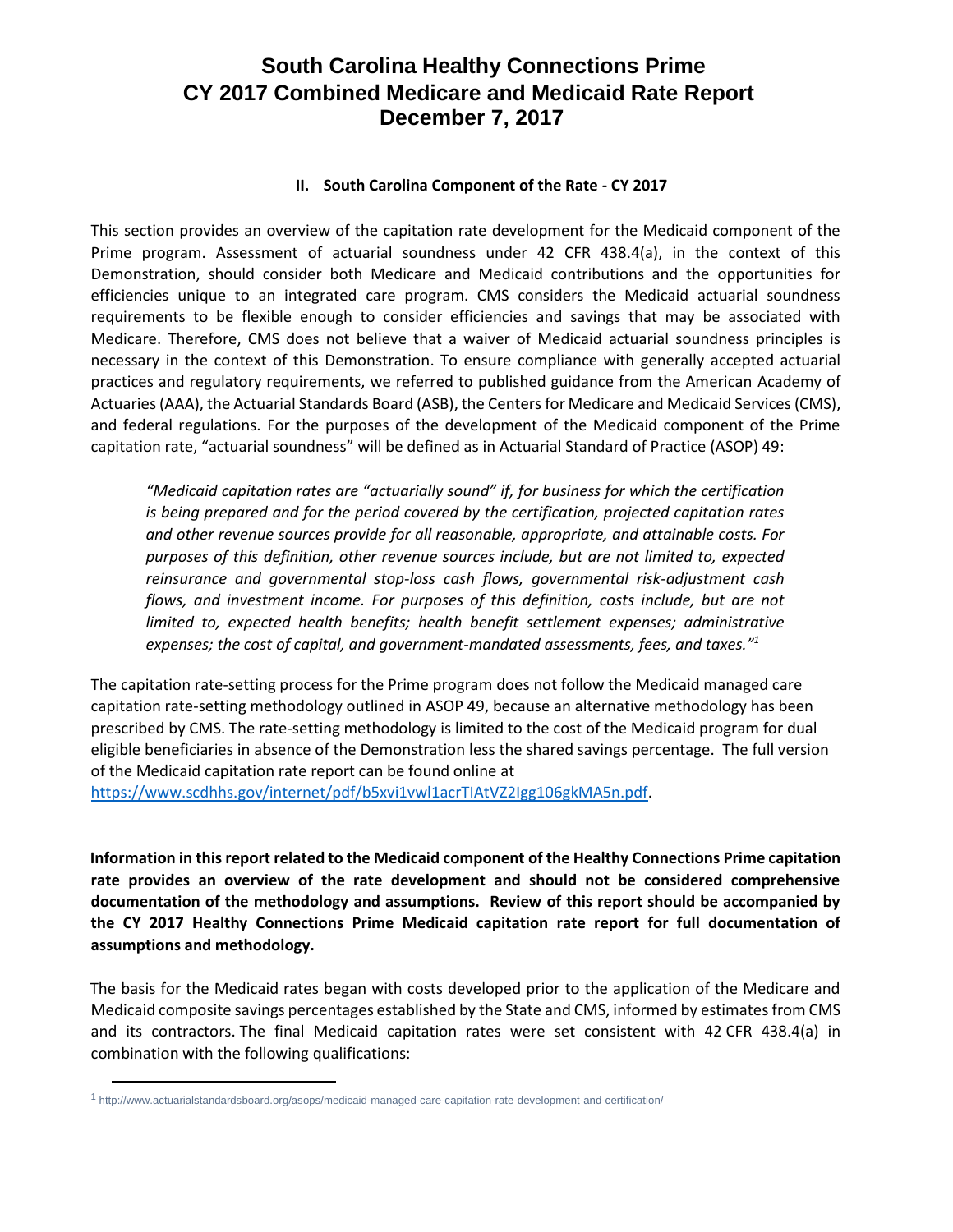- the rate development does not follow the methodology outlined in ASOP 49 because an alternative methodology has been prescribed by CMS;
- The Medicare capitation rates were established by CMS; and,
- The Medicare and Medicaid composite savings percentages (2% in CY 2017) were established by the State and CMS.

Table 1 illustrates the proposed monthly capitation rates for each rate cell for Prime Program Medicaid benefits. The 2% shared savings percentage for Demonstration Year 2 of the program, as outlined in Section IV of this report, has been applied to these rates.

| Table 1                                    |                                       |  |  |
|--------------------------------------------|---------------------------------------|--|--|
| <b>State of South Carolina</b>             |                                       |  |  |
| Department of Health and Human Services    |                                       |  |  |
| <b>Healthy Connections Prime Program -</b> |                                       |  |  |
| <b>Medicaid Component</b>                  |                                       |  |  |
|                                            | <b>Demonstration Capitation Rates</b> |  |  |
| <b>Effective Calendar Year 2017</b>        |                                       |  |  |
| <b>Rate Cell</b>                           | <b>Medicaid Rate</b>                  |  |  |
| Community                                  | \$83.21                               |  |  |
| <b>Nursing Facility</b>                    | 5,253.91                              |  |  |
| <b>HCBS Waiver</b>                         | 1,170.83                              |  |  |
| <b>HCBS Waiver - Plus Rate</b>             | 3.361.13                              |  |  |

#### **Please note**:

- The capitation rates reflect the current benefit package for Calendar Year 2017, approved by the State and CMS as of the date of this report. The rates will be revised appropriately if policy and program changes occur for this period.
- The Nursing Facility capitation rate was developed based on projected gross nursing facility rates. On an individual basis, SCDHHS will deduct the actual patient pay liability amount from the 2017 nursing facility capitation rate shown in Table 1 and pay the net capitation rate to the coordinated and integrated care organizations (CICOs).
- The HCBS Waiver Plus rate was calculated as the HCBS Waiver base rate plus two-thirds of the difference between the institutional portion of the Nursing Facility rate (less an estimated average daily patient liability amount of \$30.98) and the waiver services portion of the HCBS Waiver base rate.

#### **COVERED POPULATION**

#### *Target Population*

The target population for the Prime program was limited to full Medicare-Medicaid dual eligible individuals who are age 65 and over and entitled to benefits under Medicare Parts A, B, and D. The Prime program is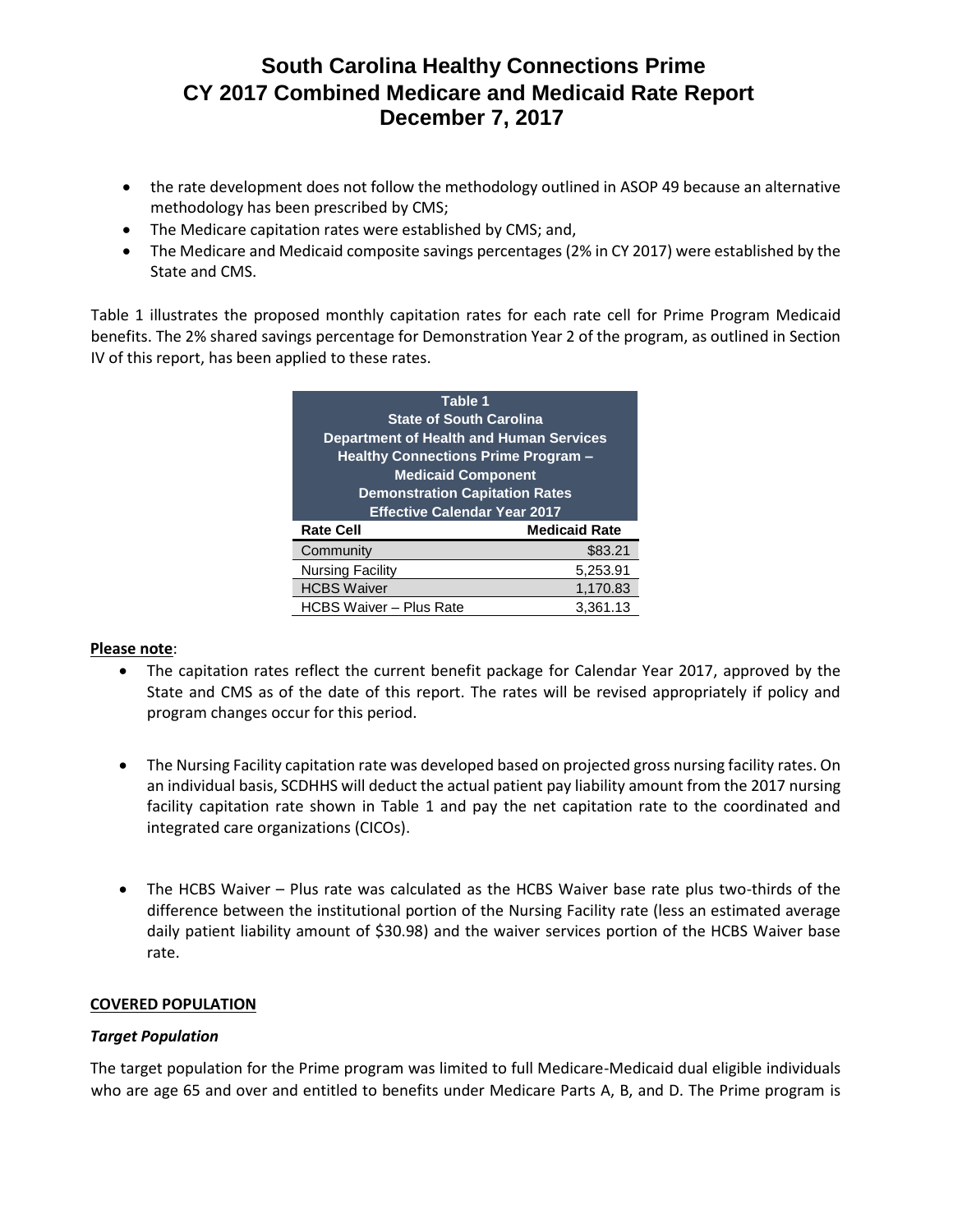offered on a statewide basis and includes individuals enrolled in the Community Choices Waiver, HIV/AIDS Waiver and Mechanical Ventilation Waiver.

#### *Excluded Populations*

The following populations are not eligible for the Prime program and are excluded from enrollment:

- Any member month where an individual's age was under 65;
- Any member month where an individual incurred an ICF/IID claim
- Any member month where an individual is enrolled in the PACE program
- Any member month where an individual was identified as partial eligible. These individuals consisted of those with the following payment categories in the eligibility data:
	- $\circ$  90 Qualified Medicare Beneficiary;
	- $\circ$  48 Qualifying Individual;
	- o 52 Specified Low Income Medicare Beneficiary.
- Any member month where an individual was either not receiving any Medicare Part A or Part B premiums from the State, or where they were only receiving a Medicare Part A premium payment from the State (and not a Part B premium payment).

The following criteria were not evaluated due to limitations in the data:

- Medicare Part D enrollment
- Eligibility for ESRD services

Additional detail related to the eligible and excluded populations can be found in the three-way contract between SCDHHS, CMS, and the participating health plans.

The following describes each of the distinct populations which correspond directly with the capitation rate cells.

#### **Home and Community-Based Services (HCBS) Waiver Population**

This population includes individuals participating in one of the non-Developmentally Disabled 1915(c) waiver programs operating in South Carolina.

Milliman identified the population in the rate-setting process by assigning to the HCBS Waiver population any member month where an individual contains any of the following codes in the eligibility data indicating recipient of a special program (RSP):

- **CLTC**: Community Choices Waiver
- **HIVA**: CLTC HIV AIDS Waiver
- **VENT**: CLTC Ventilator Dependent Waiver

#### **Nursing Facility Population**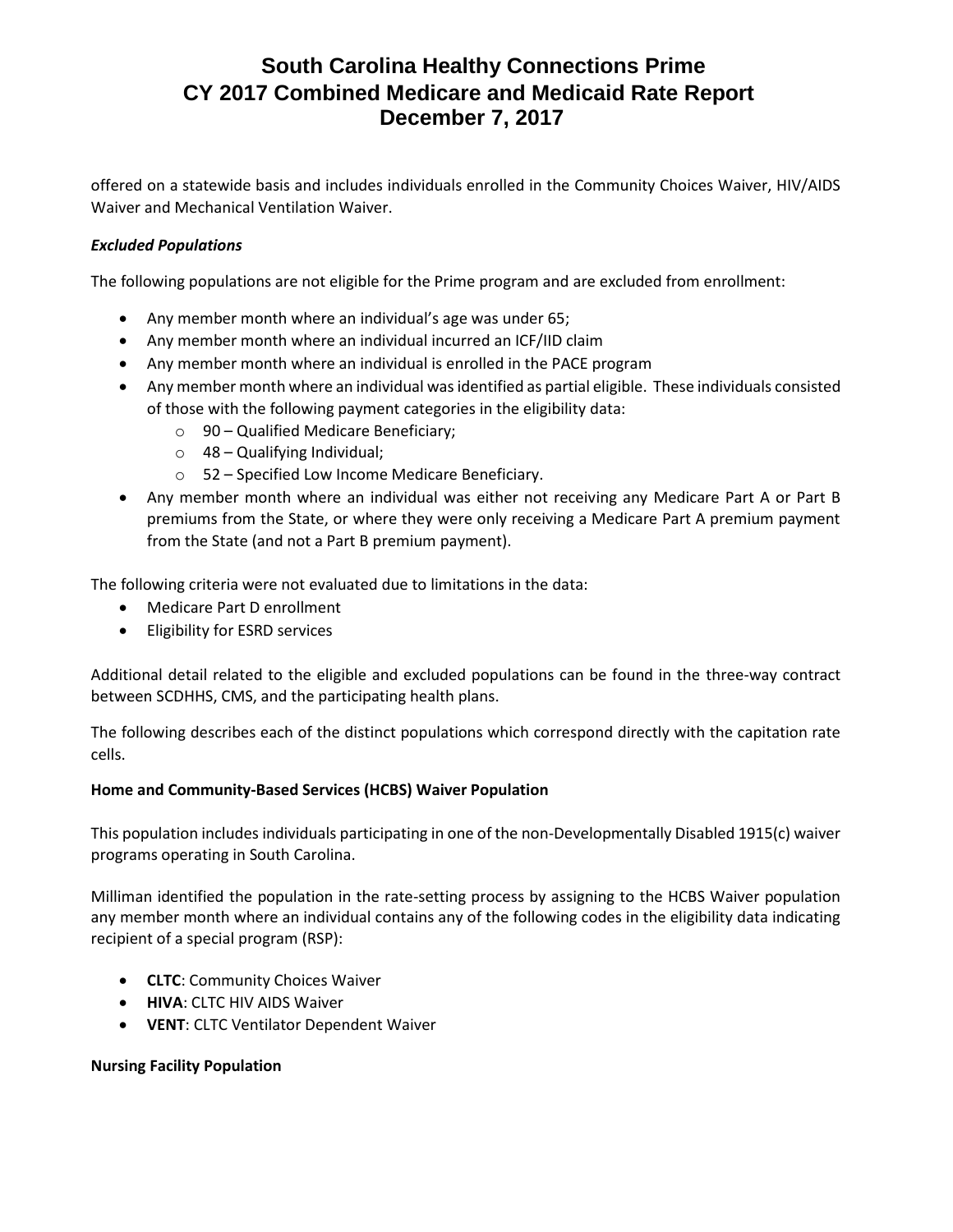This population includes individuals residing in a nursing facility who meet the state definition of nursing home level of care and who are not enrolled in a home and community-based services (HCBS) waiver. This rate cell was established for Demonstration-enrolled individuals who transition from the community to a nursing facility and elect to remain in the Demonstration. Milliman identified the population in the capitation rate-setting process by using fields in the SCDHHS eligibility data that denote Medicaid individuals as meeting the nursing home level of care criteria, but who are not enrolled in an HCBS waiver. Additionally, the methodology utilized to allocate the nursing facility rate cell required that nursing facility individuals have at least one day of service in an institution (DHHS nursing home, Department of Mental Health (DMH) nursing home, nursing home swing beds, or hospice room & board) for the member month to be included. The capitation rate for this rate cell was developed based on projected gross nursing facility rates. On an individual basis, SCDHHS will deduct the actual patient pay liability amount from the nursing facility capitation rate shown in Table 1 and pay the net capitation rate to the CICOs.

#### **Community Residents Population**

This population includes all other qualifying individuals who were not previously categorized. This population is comprised of Demonstration-eligible individuals who are neither institutionalized nor participating in a 1915(c) waiver program.

#### **"Plus" Rates**

For Prime participants who transition between settings of care, additional considerations will be taken when assigning the capitation rate cell payment. Demonstration Plans will receive "Plus" rates for certain individuals to encourage transition from institutional care to the community setting.

Individuals who require HCBS waiver services once moved to the community will receive the Waiver Plus rate. This rate was calculated as the HCBS Waiver base rate plus two-thirds of the difference between the institutional portion of the Nursing Facility rate (less an estimated average patient liability amount) and the waiver services portion of the HCBS Waiver base rate.

The Plus rates will be paid for a three-month period following discharge from a nursing facility to an HCBS waiver. For an individual transitioning to a nursing facility from the community, the CICO will receive the member's base rate from the place of transfer for the first three months in the nursing home.

#### **EXPERIENCE DATA ADJUSTMENTS REFLECTED IN THE MEDICAID CAPITATION RATES**

The base fee-for-service (FFS) experience for state fiscal year (SFY) 2014 and SFY 2015 was adjusted for the following components to produce the Medicaid portion of the Prime capitation rates:

- Completion
	- Completion factors were developed by rate cell and applied to base data at the provider type level. The base periods of SFY 2014 and SFY 2015 provide for 14 months of claims payment runout from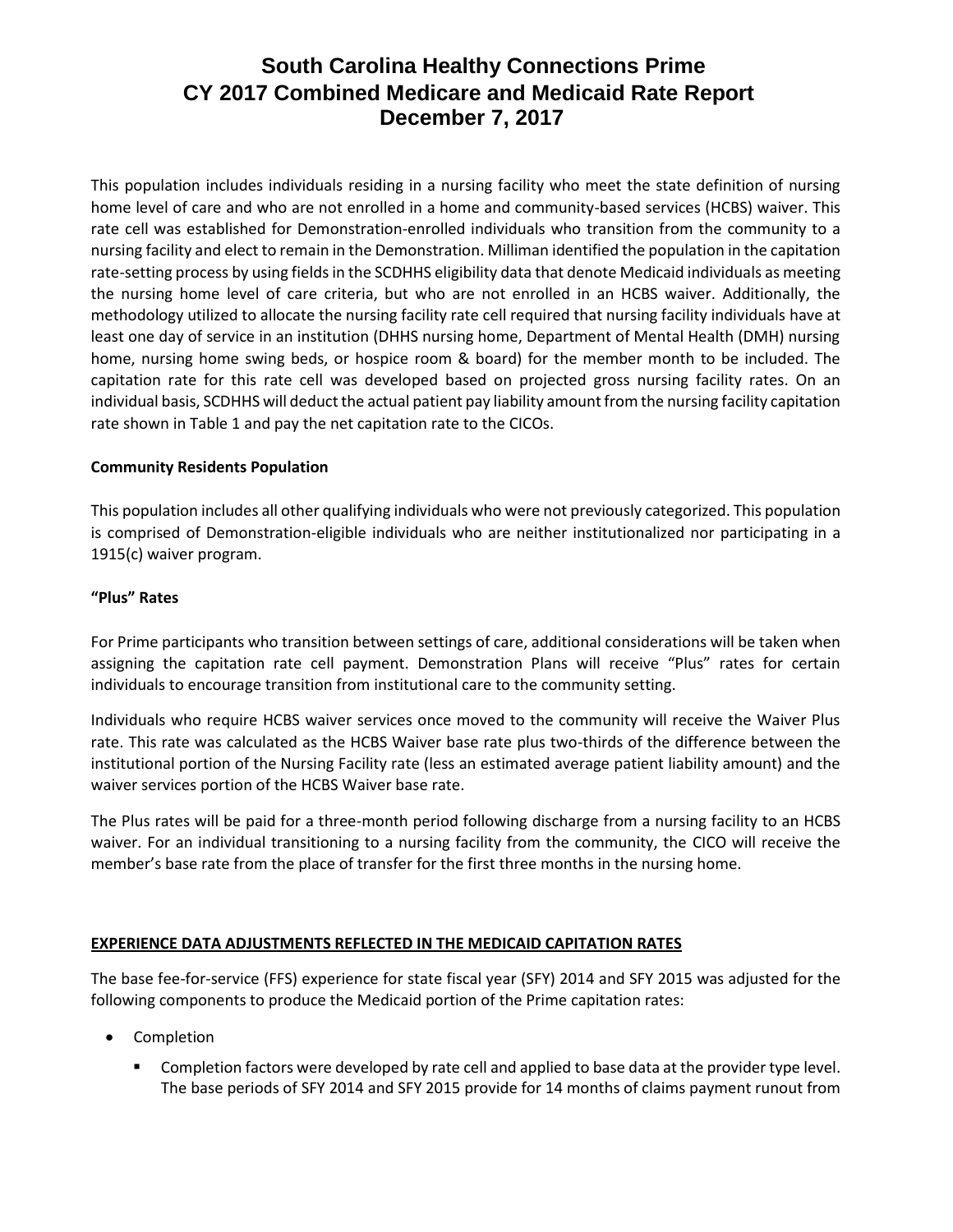the end of SFY 2015, which results in claims completion of nearly 100%, based on historical observation of SCDHHS's claims payment patterns.

- Trend
	- Trend rate assumptions were developed for the populations and services covered under the proposed Dual Demonstration program based on claims experience data from January 1, 2013 through June 30, 2015.
- Policy and program changes (both historical and prospective)
	- **■** Adjustments were made for known policy and program changes that were made by SCDHHS during the historical base experience period as well as those that are planned as of the date of this report for Calendar Year 2017.
- Risk Selection
	- A prospective risk selection factor was applied to the base data in order to reflect the voluntary and opt-out nature of the Demonstration. Evaluation of claims probability distributions (CPDs) by population show that the risk selection is applicable only to the Community population because the majority of service cost for the Nursing Facility and HCBS waiver populations is determined by the nursing facility and waiver services.
	- The selection factor was developed in two steps:
		- Step 1: Analyze the projected CY 2017 Community population not part of the passive enrollment waves anticipated to begin August 2017 (non-wave members)
		- Step 2: Analyze the passively enrolled members anticipated to enroll beginning August 2017.

#### *Step 1: Non-wave members*

- The relative morbidity for non-wave members was developed by analyzing August 2016 dualeligible enrollment. The enrollment analysis was limited to individuals who were not enrolled in a D-SNP and their historical PMPM costs were evaluated for the following groupings:
	- Enrolled in the Prime program's Community population;
	- Not enrolled in Prime but who could qualify for the Community population using the eligibility logic outlined in the "Identification of covered population" section of this report;
- To recognize the distribution of membership and morbidity impacts that may be present based on duration in the Medicaid program, we further stratified the population described above into the following three subsets
	- **Members who were present in both SFY 2014 and SFY 2015 base periods**: We compared the PMPM cost over the two base period years of the Prime-enrolled population to the total "Community-eligible" population.
	- **Members who were present in SFY 2015 base period only:** We compared the SFY 2015 PMPM cost of the Prime-enrolled population to the total "Community-eligible" population.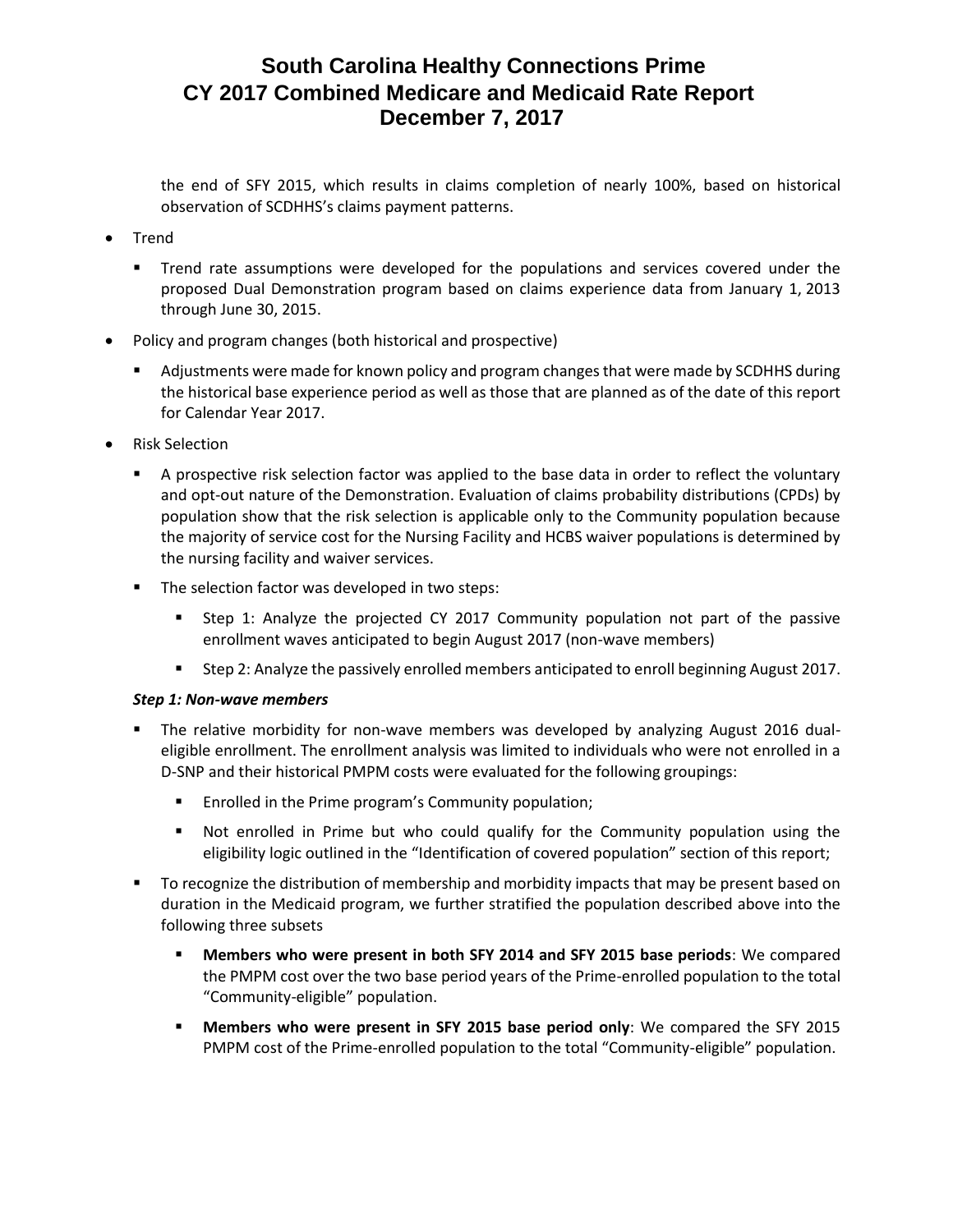▪ **Members who are "new" to the population since the end of SFY 2015 base period**: We assume that these members are comparable to the average cost of a Community member as reflected by the cost model (i.e., a relative factor of 1.00).

#### *Step 2: Monthly passive enrollment waves beginning August 2017*

- The relative morbidity of the monthly wave enrollees beginning in August 2017 was estimated in two steps:
	- Evaluate the relative risk of the wave population by comparing the average SFY 2014 and SFY 2015 PMPM of the anticipated August and September 2017 passively-enrolled individuals to the SFY 2014 and SFY 2015 base data PMPM for base data members still enrolled in Medicaid in July 2017;
	- Apply an assumed "opt-in" morbidity adjustment factor of 0.95 to account for the impact of members who voluntarily opt out of the Prime program.
- The resulting risk selection factor of 0.79 reflects a more favorable mix of enrollment than the current FFS experience.
- Other Adjustments
	- Historical adjustment to reflect Hospice Room and Board Services on a gross rate basis
	- **EXECT** Historical and prospective adjustments to reflect provider reimbursement and other program changes
	- **■** Historical adjustment to reflect the reclassification of claims experience and membership of community individuals in a nursing facility for an extended stay into the nursing facility rate cell

A comprehensive description of the adjustments utilized in the capitation rate-setting process, as well as the actual factors that were applied by category of service, population and applicable time period are available in the full Medicaid report at

[https://www.scdhhs.gov/internet/pdf/b5xvi1vwl1acrTIAtVZ2Igg106gkMA5n.pdf.](https://www.scdhhs.gov/internet/pdf/b5xvi1vwl1acrTIAtVZ2Igg106gkMA5n.pdf)

#### **DATA RELIANCE**

The following information was provided by SCDHHS to develop the actuarially sound capitation rates for the Calendar Year 2017 contract period.

- Detailed fee-for-service claims data incurred July 1, 2013 through June 30, 2015, and paid through August 2015
- Detailed fee-for-service enrollment data for period July 1, 2013 through June 30, 2015 and July 2017
- Enrollees in a Dual Eligible Special Needs Plan (D-SNP) during the base period
- Additional gross adjustment expenditure information outside the MMIS claims system
- Summary of policy and program changes through state fiscal year 2017 (including changes to fee schedules and other payment rates)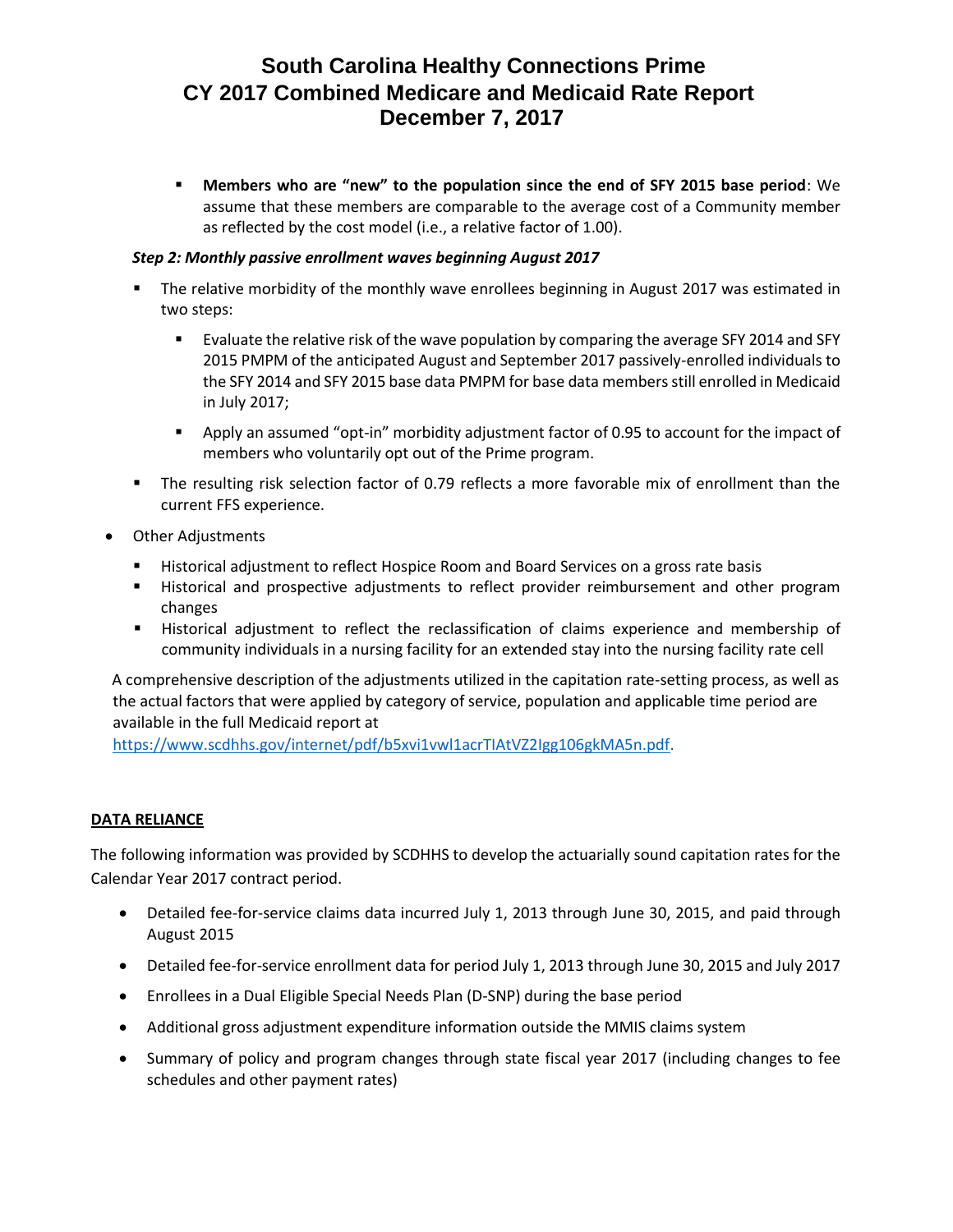• August, September, and October 2017 passive enrollment information

Although the data were reviewed for reasonableness, the data was accepted without audit. To the extent the data was incomplete or was otherwise inaccurate, the information presented in this report will need to be modified. It should be emphasized that capitation rates are a projection of future costs based on a set of assumptions. Results will differ if actual experience is different from the assumptions contained in this letter. SCDHHS provides no guarantee, either written or implied, that the data and information is 100% accurate or error free. The capitation rates provided in this document will change to the extent that there are material errors in the information that was provided.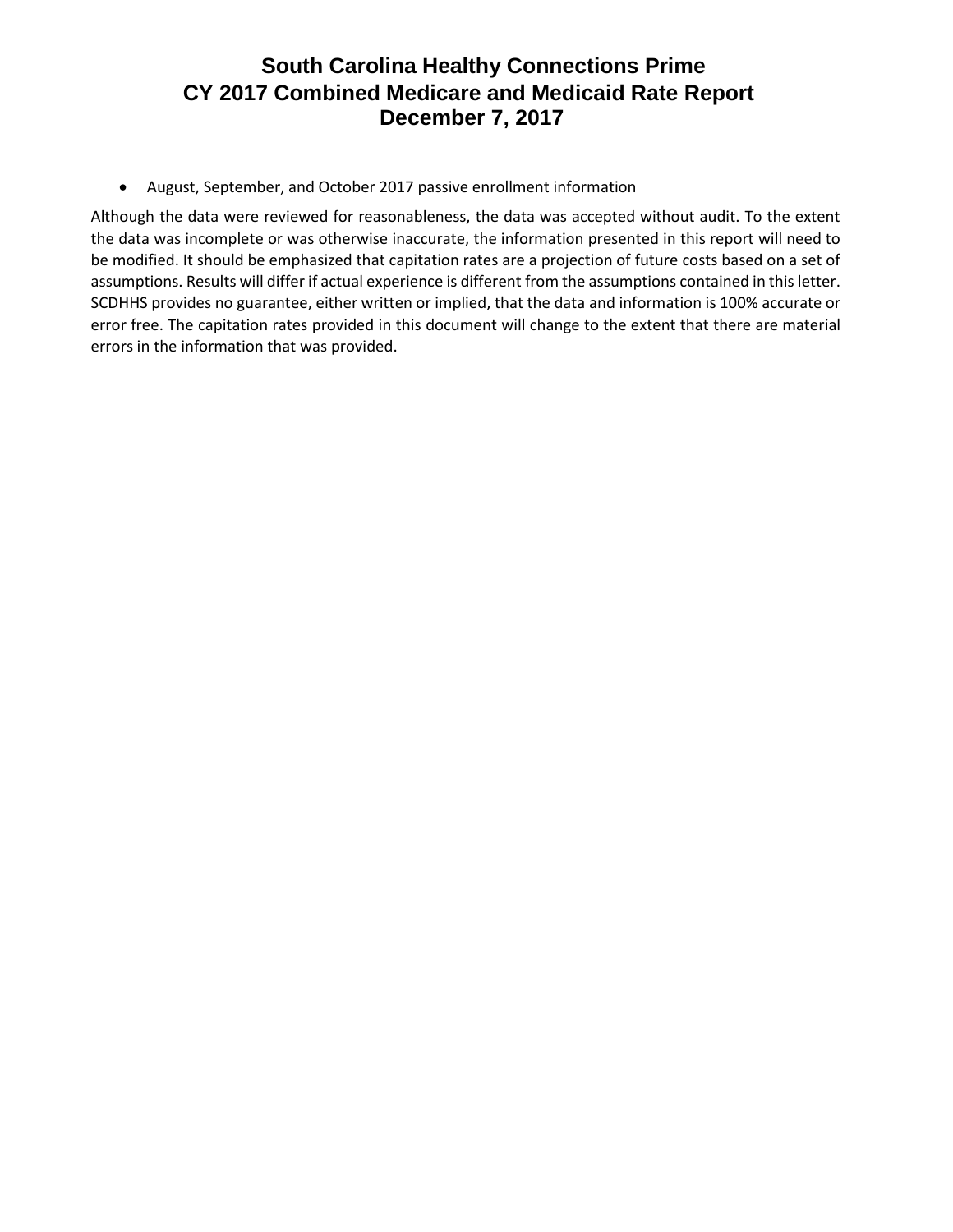#### **III.** Medicare Components of the Rate – CY 2017

#### *Medicare A/B Services*

CMS has developed baseline spending (costs absent the Demonstration) for Medicare A and B services using estimates of what Medicare would have spent on behalf of the enrollees absent the Demonstration. With the exception of specific subsets of enrollees as noted below, the Medicare baseline for A/B services is a blend of the Medicare Fee-for-Service (FFS) Standardized County Rates, as adjusted below, and the Medicare Advantage projected payment rates for each year, weighted by the proportion of the target population that would otherwise be enrolled in each program in the absence of the Demonstration. The Medicare Advantage baseline spending includes costs that would have occurred absent the Demonstration, such as quality bonus payments for applicable Medicare Advantage plans.

Both baseline spending and payment rates under the Demonstration for Medicare A/B services are calculated as PMPM standardized amounts for each Demonstration county. Except as otherwise noted, the Medicare A/B portion of the baseline is updated annually based on the annual FFS estimates and benchmarks released each year with the annual Medicare Advantage and Part D rate announcement, and Medicare Advantage bids (for the applicable year or for prior years trended forward to the applicable year) for products in which potential Demonstration enrollees would be enrolled absent the Demonstration.

*Medicare A/B Component Payments:* CY 2017 Medicare A/B Baseline County rates are provided below.

The rates for CY 2017 are the CY 2017 FFS Standardized County Rates, updated to incorporate the adjustments noted below. The CY 2017 Medicare A/B rate component payments do not include projected costs associated with Medicare Advantage.

**Please Note:** *In CY 2016, CMS updated the FFS component of the Medicare A/B baseline rate to better align Prime Plan payments with Medicare fee-for-service costs, by offsetting under prediction in the CMSHCC risk adjustment model for full-benefit dual eligible beneficiaries in the community. In CY 2017 CMS will implement a new HCC risk adjustment model across all of Medicare Advantage, as well as for Medicare-Medicaid Plans, that will increase risk scores for community full-benefit dual eligible beneficiaries in order to address this under prediction issue. As a result, CMS will not be making such an adjustment to the FFS component of the Medicare A/B baseline in 2017. While this means that the standardized (non-risk adjusted) rates generally decline from CY 2016 to CY 2017, we expect these decreases will be offset by implementation of the new risk adjustment model.* 

The FFS component of the CY 2017 Medicare A/B baseline rate has been updated to reflect a 1.74% upward adjustment to account for the disproportionate share of bad debt attributable to Medicare Medicaid enrollees in Medicare FFS (in the absence of the Demonstration).

*Coding Intensity Adjustment:* CMS annually applies a coding intensity factor to Medicare Advantage risk scores to account for differences in diagnosis coding patterns between the Medicare Advantage and the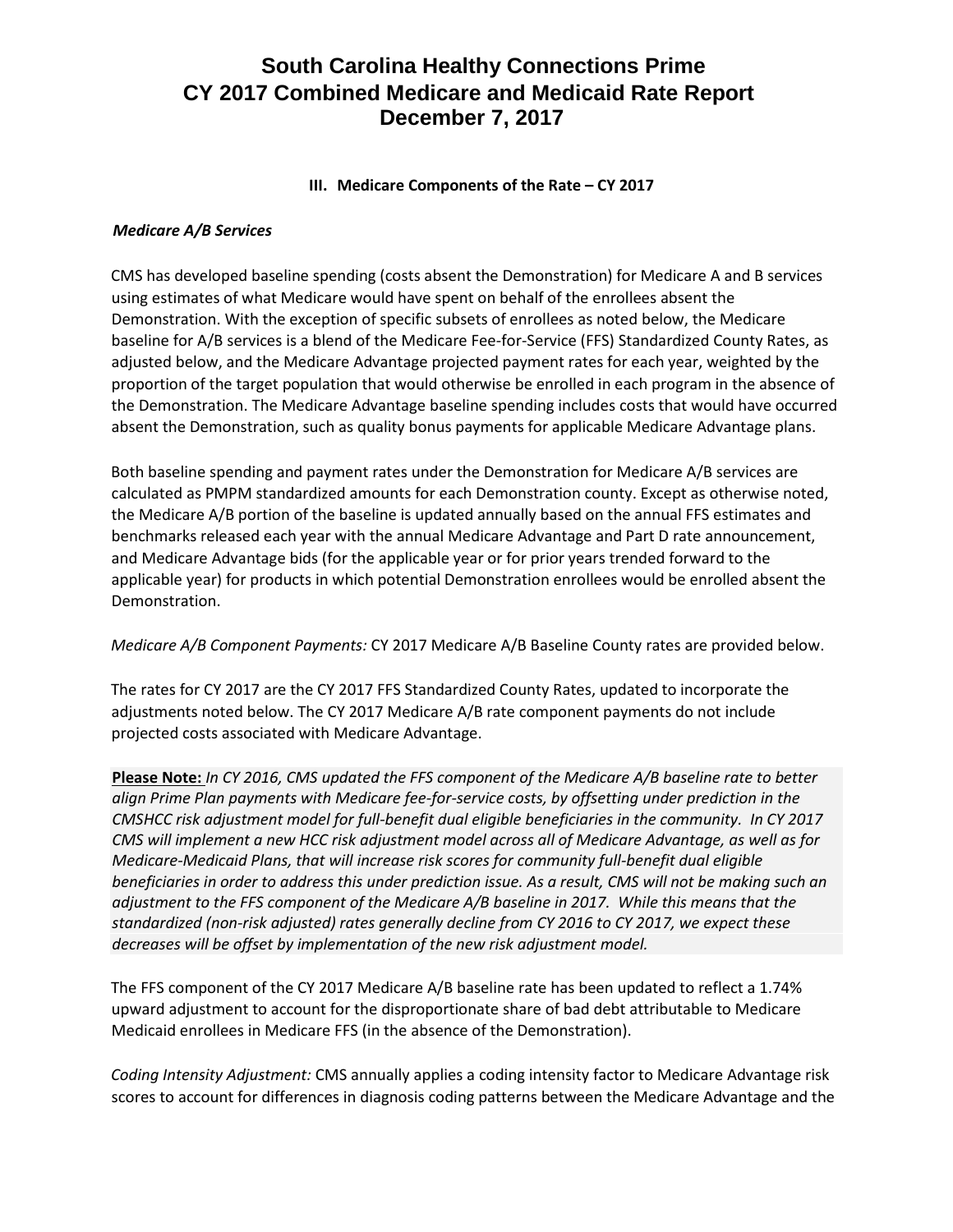Original Fee-for-Service Medicare programs. The adjustment for CY 2017 in Medicare Advantage is 5.66%.

In 2017, CMS will apply a coding intensity adjustment based on the anticipated proportion of Demonstration enrollees in CY 2017 with prior Medicare Advantage experience and/or Demonstration experience based on the Demonstration's enrollment phase-in as of September 30, 2016.

Operationally, due to systems limitations, CMS will still apply the coding intensity adjustment factor to the risk scores but has increased the FFS component of the Medicare A/B baseline for non-ESRD beneficiaries and the Medicare A/B baseline for beneficiaries with an ESRD status of functioning graft to offset this (by increasing these amounts by a corresponding percentage). The coding intensity factor will not be applied to risk scores for enrollees with an ESRD status of dialysis or transplant during the Demonstration, consistent with Medicare Advantage policy.

After CY 2017, CMS will apply the prevailing Medicare Advantage coding intensity adjustment for all enrollees.

*Impact of Sequestration*: Under sequestration, for services beginning April 1, 2013, Medicare payments to providers for individual services under Medicare Parts A and B, and non-exempt portions of capitated payments to Part C Medicare Advantage Plans and Part D Medicare Prescription Drug Plans are reduced by 2%. These reductions are also applied to the Medicare components of the integrated rate. Therefore, under South Carolina Healthy Connections Prime CMS will reduce non-exempt portions of the Medicare components of the integrated rate by 2%, as noted in the sections below.

*Default Rate:* The default rate will be paid when a beneficiary's address on record is outside of the service area. The default rate is specific to each CICO and is calculated using an enrollment-weighted average of the rates for each county in which the CICO participates.

**2017 Medicare A/B Baseline PMPM, Non-ESRD Beneficiaries, Standardized 1.0 Risk Score, by Demonstration County1**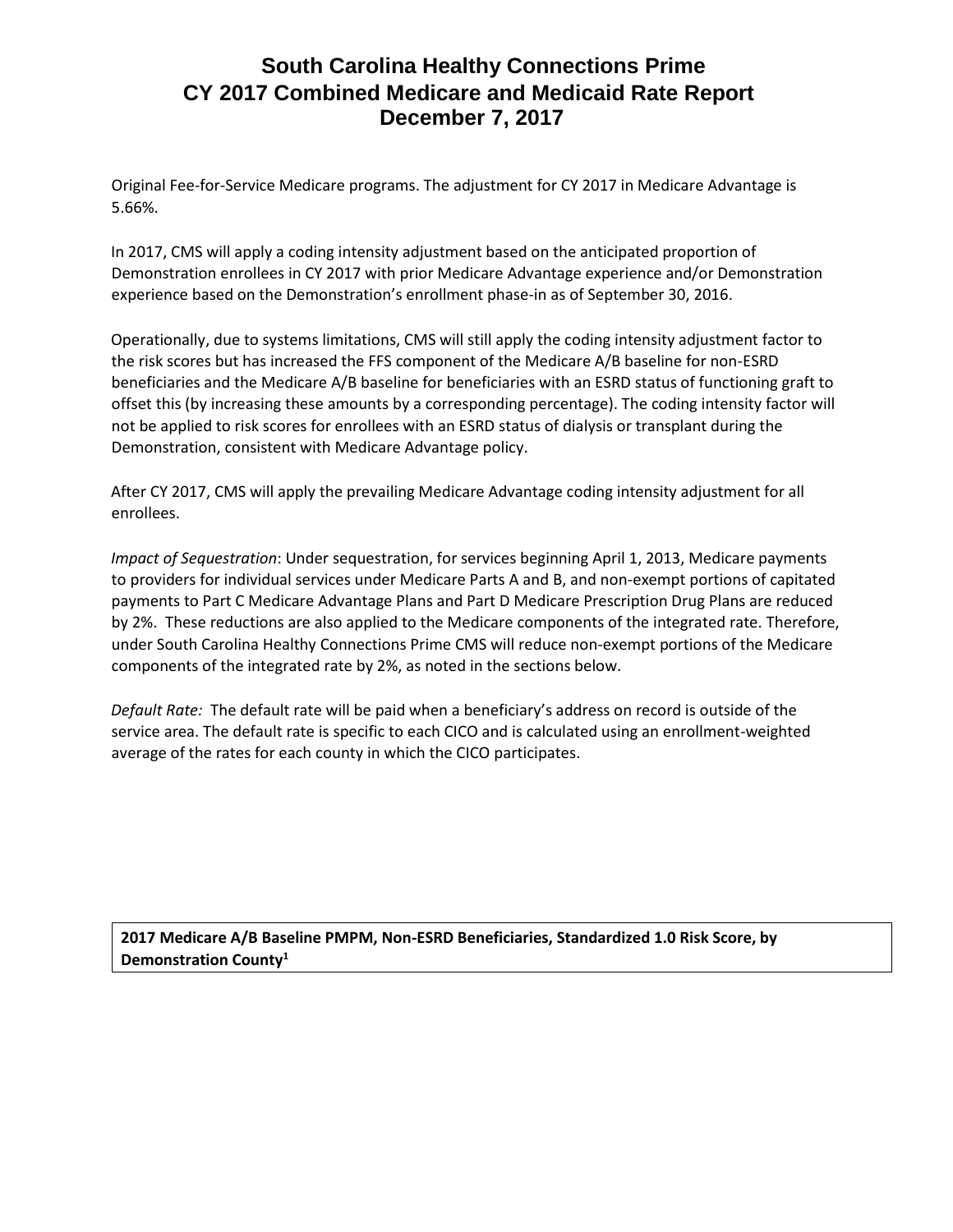| County          | 2017 Published<br><b>FFS Standardized</b><br><b>County Rate</b> | 2017 Updated<br><b>Medicare A/B</b><br><b>FFS Baseline</b> | 2017 Medicare<br>A/B Baseline<br>Preliminary                                                                   | 2017 Medicare<br>A/B Baseline<br><b>PMPM, Savings</b><br>Percentage  | <b>2017 Final</b><br><b>Medicare A/B</b><br><b>PMPM Payment</b>                   |
|-----------------|-----------------------------------------------------------------|------------------------------------------------------------|----------------------------------------------------------------------------------------------------------------|----------------------------------------------------------------------|-----------------------------------------------------------------------------------|
|                 |                                                                 | (updated by CY<br>2017 bad debt<br>adjustment)             | (increased to<br>offset<br>application of<br>coding<br>intensity<br>adjustment<br>factor in 2017) <sup>2</sup> | <b>Applied</b><br>(after application<br>of 2% savings<br>percentage) | (2%<br>sequestration<br>reduction<br>applied and prior<br>to quality<br>withhold) |
| Abbeville       | \$852.40                                                        | \$867.23                                                   | \$872.25                                                                                                       | \$854.80                                                             | \$837.70                                                                          |
| Aiken           | 750.55                                                          | 763.61                                                     | 768.03                                                                                                         | 752.67                                                               | 737.62                                                                            |
| Allendale       | 731.89                                                          | 744.62                                                     | 748.94                                                                                                         | 733.96                                                               | 719.28                                                                            |
| Anderson        | 793.65                                                          | 807.46                                                     | 812.13                                                                                                         | 795.89                                                               | 779.97                                                                            |
| Bamberg         | 770.68                                                          | 784.09                                                     | 788.63                                                                                                         | 772.86                                                               | 757.40                                                                            |
| Barnwell        | 826.76                                                          | 841.15                                                     | 846.02                                                                                                         | 829.10                                                               | 812.52                                                                            |
| <b>Beaufort</b> | 821.05                                                          | 835.34                                                     | 840.17                                                                                                         | 823.37                                                               | 806.90                                                                            |
| Berkeley        | 780.85                                                          | 794.44                                                     | 799.04                                                                                                         | 783.05                                                               | 767.39                                                                            |
| Calhoun         | 783.99                                                          | 797.63                                                     | 802.25                                                                                                         | 786.21                                                               | 770.49                                                                            |
| Charleston      | 769.02                                                          | 782.40                                                     | 786.93                                                                                                         | 771.19                                                               | 755.77                                                                            |
| Cherokee        | 693.91                                                          | 705.98                                                     | 710.07                                                                                                         | 695.87                                                               | 681.95                                                                            |
| Chester         | 762.93                                                          | 776.20                                                     | 780.70                                                                                                         | 765.08                                                               | 749.78                                                                            |
| Chesterfield    | 716.62                                                          | 729.09                                                     | 733.31                                                                                                         | 718.65                                                               | 704.28                                                                            |
| Clarendon       | 748.07                                                          | 761.09                                                     | 765.49                                                                                                         | 750.18                                                               | 735.18                                                                            |
| Colleton        | 775.79                                                          | 789.29                                                     | 793.86                                                                                                         | 777.98                                                               | 762.42                                                                            |
| Darlington      | 785.52                                                          | 799.19                                                     | 803.81                                                                                                         | 787.74                                                               | 771.99                                                                            |
| Dillon          | 730.75                                                          | 743.47                                                     | 747.77                                                                                                         | 732.81                                                               | 718.15                                                                            |
| Dorchester      | 793.64                                                          | 807.45                                                     | 812.12                                                                                                         | 795.88                                                               | 779.96                                                                            |
| Edgefield       | 775.48                                                          | 788.97                                                     | 793.54                                                                                                         | 777.67                                                               | 762.12                                                                            |
| Fairfield       | 758.67                                                          | 771.87                                                     | 776.34                                                                                                         | 760.82                                                               | 745.60                                                                            |
| Florence        | 759.42                                                          | 772.63                                                     | 777.11                                                                                                         | 761.56                                                               | 746.33                                                                            |
| Georgetown      | 807.26                                                          | 821.31                                                     | 826.06                                                                                                         | 809.54                                                               | 793.35                                                                            |
| Greenville      | 716.77                                                          | 729.24                                                     | 733.46                                                                                                         | 718.80                                                               | 704.42                                                                            |
| Greenwood       | 827.12                                                          | 841.51                                                     | 846.38                                                                                                         | 829.45                                                               | 812.86                                                                            |
| Hampton         | 756.23                                                          | 769.39                                                     | 773.84                                                                                                         | 758.36                                                               | 743.19                                                                            |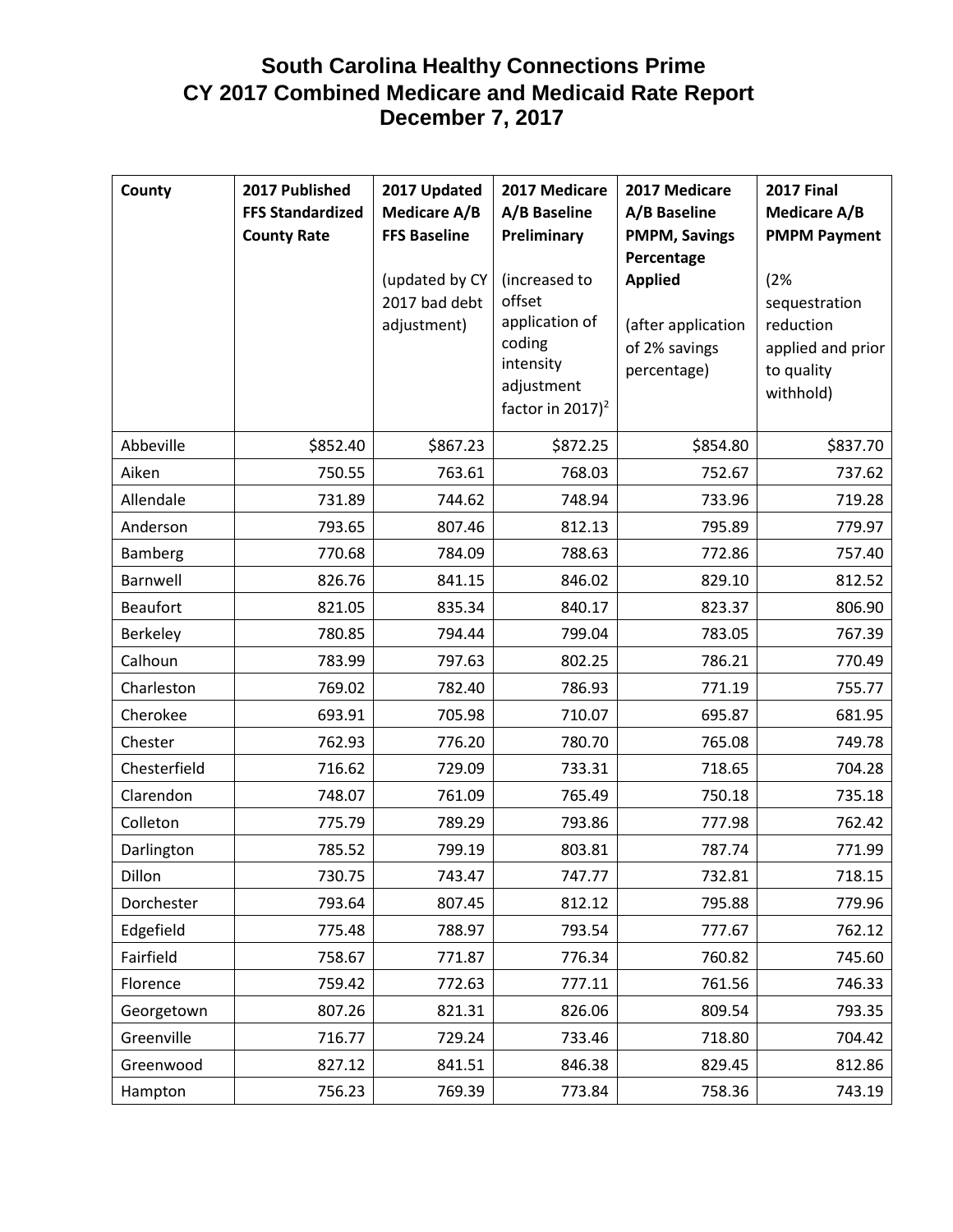| Horry                             | 773.15                                                                                   | 786.60                                                                                                       | 791.16                                                                                                                                                         | 775.33                                                                                                                                      | 759.82                                                                                                                                               |
|-----------------------------------|------------------------------------------------------------------------------------------|--------------------------------------------------------------------------------------------------------------|----------------------------------------------------------------------------------------------------------------------------------------------------------------|---------------------------------------------------------------------------------------------------------------------------------------------|------------------------------------------------------------------------------------------------------------------------------------------------------|
| Jasper                            | 832.94                                                                                   | 847.43                                                                                                       | 852.34                                                                                                                                                         | 835.29                                                                                                                                      | 818.58                                                                                                                                               |
| Kershaw                           | 773.84                                                                                   | 787.30                                                                                                       | 791.86                                                                                                                                                         | 776.03                                                                                                                                      | 760.51                                                                                                                                               |
| Lancaster                         | 797.01                                                                                   | 810.88                                                                                                       | 815.57                                                                                                                                                         | 799.26                                                                                                                                      | 783.27                                                                                                                                               |
|                                   | 2017 Medicare A/B Baseline PMPM, Non-ESRD Beneficiaries, Standardized 1.0 Risk Score, by |                                                                                                              |                                                                                                                                                                |                                                                                                                                             |                                                                                                                                                      |
| Demonstration County <sup>1</sup> |                                                                                          |                                                                                                              |                                                                                                                                                                |                                                                                                                                             |                                                                                                                                                      |
| County                            | 2017 Published<br><b>FFS Standardized</b><br><b>County Rate</b>                          | 2017 Updated<br><b>Medicare A/B</b><br><b>FFS Baseline</b><br>(updated by CY<br>2017 bad debt<br>adjustment) | 2017 Medicare<br>A/B Baseline<br>Preliminary<br>(increased to<br>offset<br>application of<br>coding<br>intensity<br>adjustment<br>factor in 2017) <sup>2</sup> | 2017 Medicare<br>A/B Baseline<br><b>PMPM, Savings</b><br>Percentage<br><b>Applied</b><br>(after application<br>of 2% savings<br>percentage) | <b>2017 Final</b><br><b>Medicare A/B</b><br><b>PMPM Payment</b><br>(2%<br>sequestration<br>reduction<br>applied and prior<br>to quality<br>withhold) |
| Laurens                           | \$787.62                                                                                 | \$801.32                                                                                                     | \$805.96                                                                                                                                                       | \$789.84                                                                                                                                    | \$774.04                                                                                                                                             |
| Lee                               | 740.49                                                                                   | 753.37                                                                                                       | 757.74                                                                                                                                                         | 742.58                                                                                                                                      | 727.73                                                                                                                                               |
| Lexington                         | 764.03                                                                                   | 777.32                                                                                                       | 781.82                                                                                                                                                         | 766.19                                                                                                                                      | 750.87                                                                                                                                               |
| <b>McCormick</b>                  | 824.84                                                                                   | 839.19                                                                                                       | 844.05                                                                                                                                                         | 827.16                                                                                                                                      | 810.62                                                                                                                                               |
| Marion                            | 735.55                                                                                   | 748.35                                                                                                       | 752.68                                                                                                                                                         | 737.63                                                                                                                                      | 722.88                                                                                                                                               |
| Marlboro                          | 701.63                                                                                   | 713.84                                                                                                       | 717.97                                                                                                                                                         | 703.62                                                                                                                                      | 689.55                                                                                                                                               |
| Newberry                          | 766.38                                                                                   | 779.72                                                                                                       | 784.23                                                                                                                                                         | 768.54                                                                                                                                      | 753.17                                                                                                                                               |
| Oconee                            | 739.55                                                                                   | 752.42                                                                                                       | 756.77                                                                                                                                                         | 741.64                                                                                                                                      | 726.81                                                                                                                                               |

 $1$  Rates do not apply to beneficiaries with ESRD or those electing the Medicare hospice benefit. See Section IV for information on savings percentages.

 $\overline{\phantom{a}}$ 

The Medicare A/B PMPMs above will be risk adjusted at the beneficiary level using the prevailing CMSHCC risk adjustment model.

 $2$  For CY 2017 CMS has established rates in a manner that does not lead to lower amounts for this coding intensity adjustment. Operationally, due to systems limitations, CMS will still apply the coding intensity adjustment factor to the risk scores but has increased the FFS component of the Medicare A/B baseline for non-ESRD beneficiaries to offset this. Specifically, CMS has increased the Medicare A/B baseline by a corresponding percentage; the CY 2017 Medicare FFS A/B Baseline is divided by (1- (1-the prevailing coding intensity adjustment for CY 2017)/ (1-the effective coding intensity adjustment of 5.11% for this demonstration)) to determine the CY 2017 Final Medicare FFS A/B Baseline.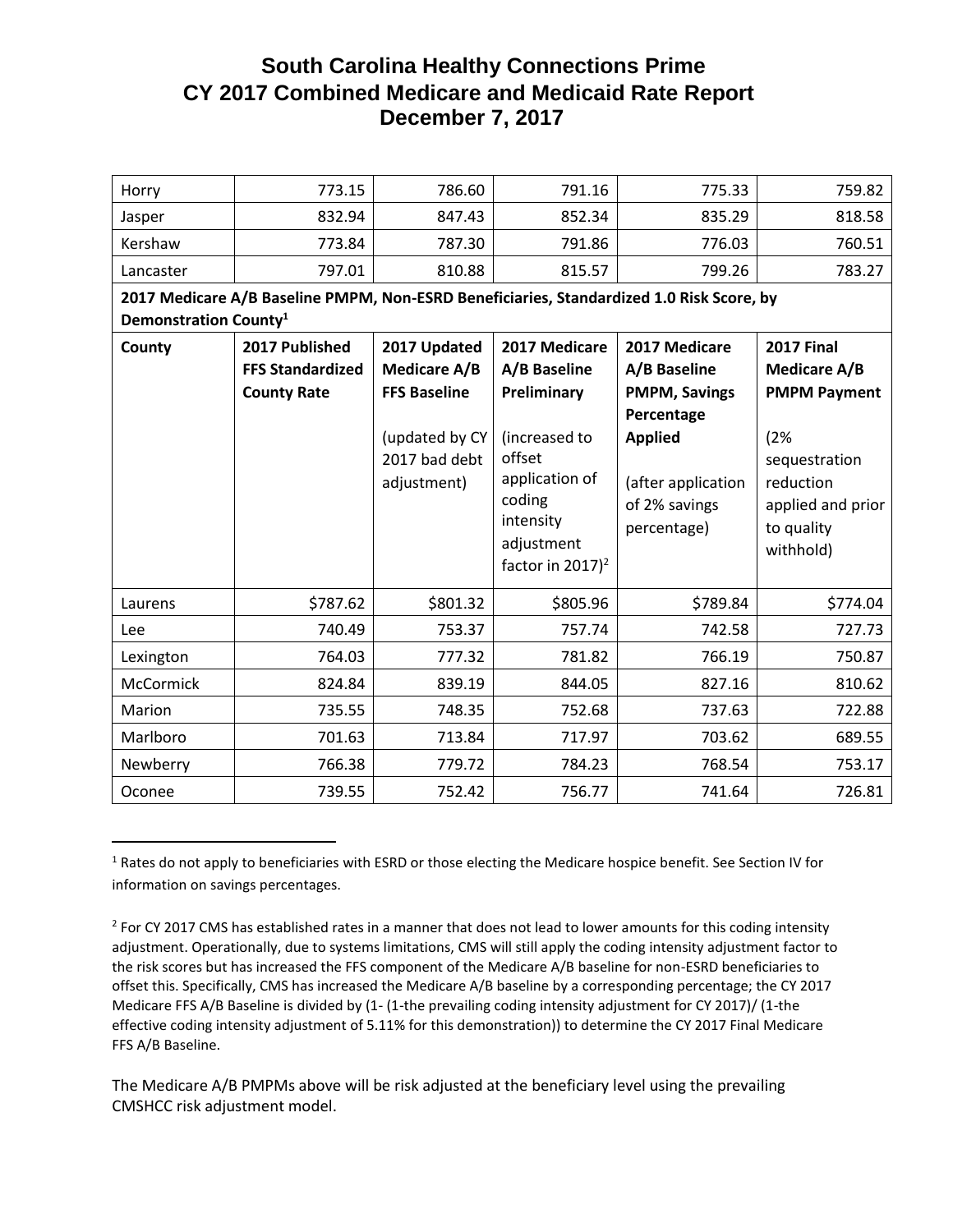| Orangeburg   | 734.99 | 747.78 | 752.11 | 737.06 | 722.32 |
|--------------|--------|--------|--------|--------|--------|
| Pickens      | 751.98 | 765.06 | 769.49 | 754.10 | 739.02 |
| Richland     | 748.36 | 761.38 | 765.79 | 750.48 | 735.47 |
| Saluda       | 750.01 | 763.06 | 767.48 | 752.13 | 737.09 |
| Spartanburg  | 696.85 | 708.98 | 713.08 | 698.82 | 684.84 |
| Sumter       | 729.79 | 742.49 | 746.79 | 731.85 | 717.21 |
| Union        | 767.99 | 781.35 | 785.88 | 770.16 | 754.76 |
| Williamsburg | 784.86 | 798.52 | 803.14 | 787.08 | 771.34 |
| York         | 751.49 | 764.57 | 768.99 | 753.62 | 738.55 |

*Beneficiaries with End-Stage Renal Disease (ESRD):* Separate Medicare A/B baselines and risk adjustment models apply to enrollees with ESRD. The Medicare A/B baselines for beneficiaries with ESRD vary by the enrollee's ESRD status: dialysis, transplant, and functioning graft, as follows:

- **Dialysis**: For enrollees in the dialysis status phase, the Medicare A/B baseline is the CY 2017 South Carolina ESRD dialysis state rate, updated to incorporate the impact of sequestration related rate reductions. The CY 2017 ESRD dialysis state rate for South Carolina is \$6,908.92 PMPM; the updated CY 2017 ESRD dialysis state rate incorporating a 2% sequestration reduction and prior to the application of the quality withhold is \$6,770.74 PMPM. This applies to applicable enrollees in all counties and will be risk adjusted using the prevailing HCC-ESRD risk adjustment model.
- **Transplant**: For enrollees in the transplant status phase (inclusive of the 3-months starting with the transplant), the Medicare A/B baseline is the CY 2017 South Carolina ESRD dialysis state rate updated to incorporate the impact of sequestration-related rate reductions. The CY 2017 ESRD dialysis state rate for South Carolina is \$6,908.92 PMPM; the updated CY 2017 ESRD dialysis state rate incorporating a 2% sequestration reduction and prior to the application of the quality withhold is \$6,770.74 PMPM. This applies to applicable enrollees in all counties and will be risk adjusted using the prevailing HCC-ESRD risk adjustment model.
- **Functioning Graft:** For enrollees in the functioning graft status phase (beginning at 4 months post-transplant) the Medicare A/B baseline is the Medicare Advantage 3.5% bonus county rate/benchmark (see table below). This Medicare A/B component will be risk adjusted using the prevailing HCC-ESRD functioning graft risk adjustment model.

A savings percentage is not applied to the Medicare A/B baseline for enrollees with ESRD (inclusive of those enrollees in the dialysis, transplant and functioning graft status phases).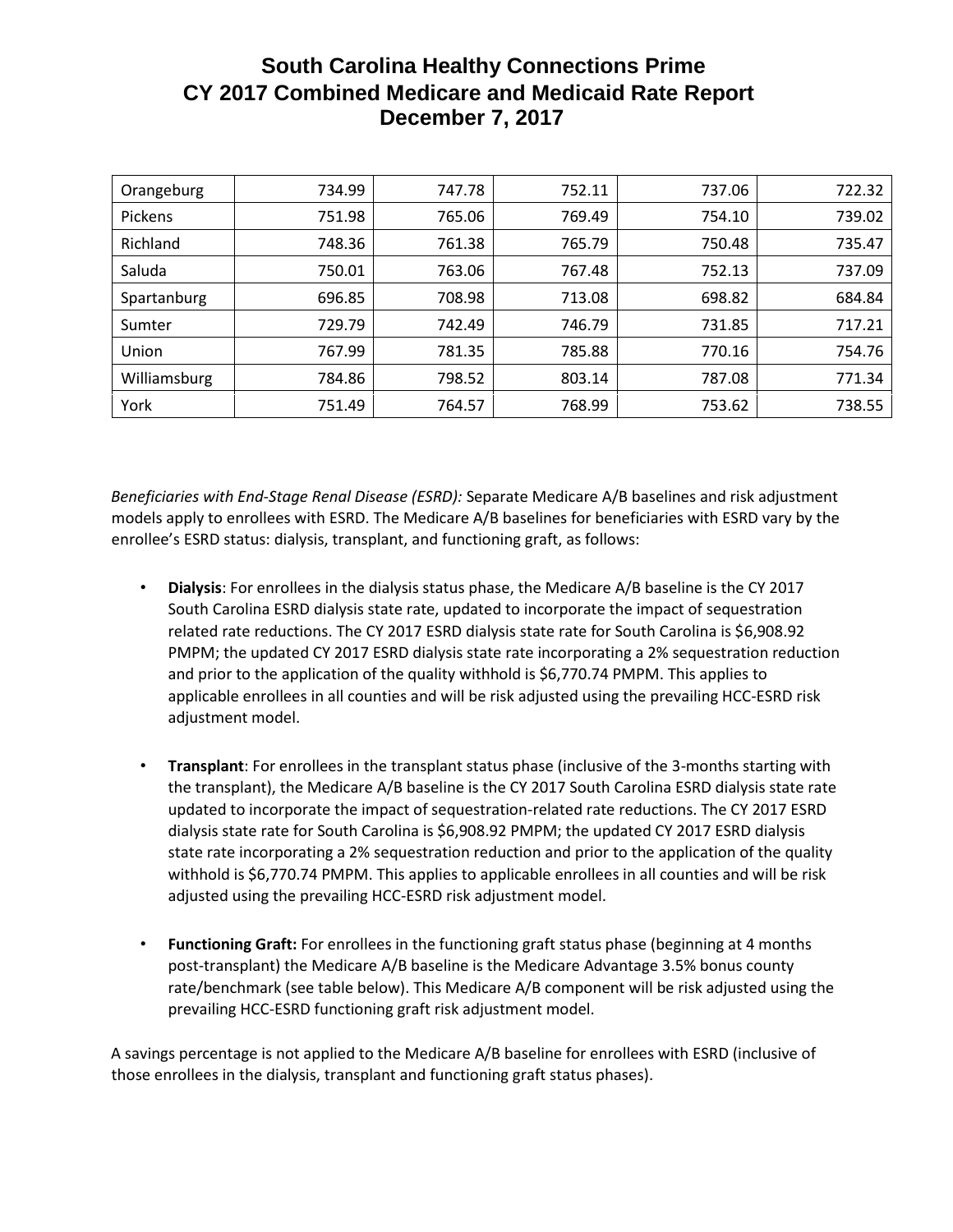| 2017 Medicare A/B Baseline PMPM, Beneficiaries with ESRD Functioning Graft Status, |                                                      |                                                                                           |                                                                       |  |
|------------------------------------------------------------------------------------|------------------------------------------------------|-------------------------------------------------------------------------------------------|-----------------------------------------------------------------------|--|
| <b>Standardized 1.0 Risk Score, by Demonstration County</b>                        |                                                      |                                                                                           |                                                                       |  |
| County                                                                             | 2017 3.5% bonus<br><b>County Rate</b><br>(Benchmark) | 2017 Final Medicare A/B<br><b>PMPM Baseline</b>                                           | 2017 Sequestration<br><b>Adjusted Medicare A/B</b><br><b>Baseline</b> |  |
|                                                                                    |                                                      | (increased to offset<br>application of coding<br>intensity adjustment<br>factor in 2017)* | (after application of 2%<br><b>Sequestration reduction)</b>           |  |
| Abbeville                                                                          | \$852.40                                             | \$857.33                                                                                  | \$840.18                                                              |  |
| Aiken                                                                              | 861.26                                               | 866.25                                                                                    | 848.93                                                                |  |
| Allendale                                                                          | 797.17                                               | 801.78                                                                                    | 785.75                                                                |  |
| Anderson                                                                           | 851.19                                               | 856.12                                                                                    | 838.99                                                                |  |
| <b>Bamberg</b>                                                                     | 803.72                                               | 808.37                                                                                    | 792.20                                                                |  |
| Barnwell                                                                           | 847.63                                               | 852.54                                                                                    | 835.48                                                                |  |
| <b>Beaufort</b>                                                                    | 849.79                                               | 854.71                                                                                    | 837.62                                                                |  |
| Berkeley                                                                           | 866.74                                               | 871.76                                                                                    | 854.32                                                                |  |
| Calhoun                                                                            | 868.27                                               | 873.30                                                                                    | 855.83                                                                |  |
| Charleston                                                                         | 853.61                                               | 858.55                                                                                    | 841.38                                                                |  |
| Cherokee                                                                           | 796.26                                               | 800.87                                                                                    | 784.85                                                                |  |
| Chester                                                                            | 807.17                                               | 811.84                                                                                    | 795.60                                                                |  |
| Chesterfield                                                                       | 795.45                                               | 800.05                                                                                    | 784.06                                                                |  |
| Clarendon                                                                          | 803.25                                               | 807.90                                                                                    | 791.74                                                                |  |
| Colleton                                                                           | 802.94                                               | 807.59                                                                                    | 791.44                                                                |  |
| Darlington                                                                         | 813.01                                               | 817.72                                                                                    | 801.37                                                                |  |
| Dillon                                                                             | 811.13                                               | 815.83                                                                                    | 799.50                                                                |  |
| Dorchester                                                                         | 821.42                                               | 826.18                                                                                    | 809.66                                                                |  |
| Edgefield                                                                          | 831.70                                               | 836.51                                                                                    | 819.79                                                                |  |
| Fairfield                                                                          | 840.23                                               | 845.09                                                                                    | 828.19                                                                |  |
| Florence                                                                           | 842.96                                               | 847.84                                                                                    | 830.88                                                                |  |
| Georgetown                                                                         | 835.51                                               | 840.35                                                                                    | 823.54                                                                |  |
| Greenville                                                                         | 822.49                                               | 827.25                                                                                    | 810.71                                                                |  |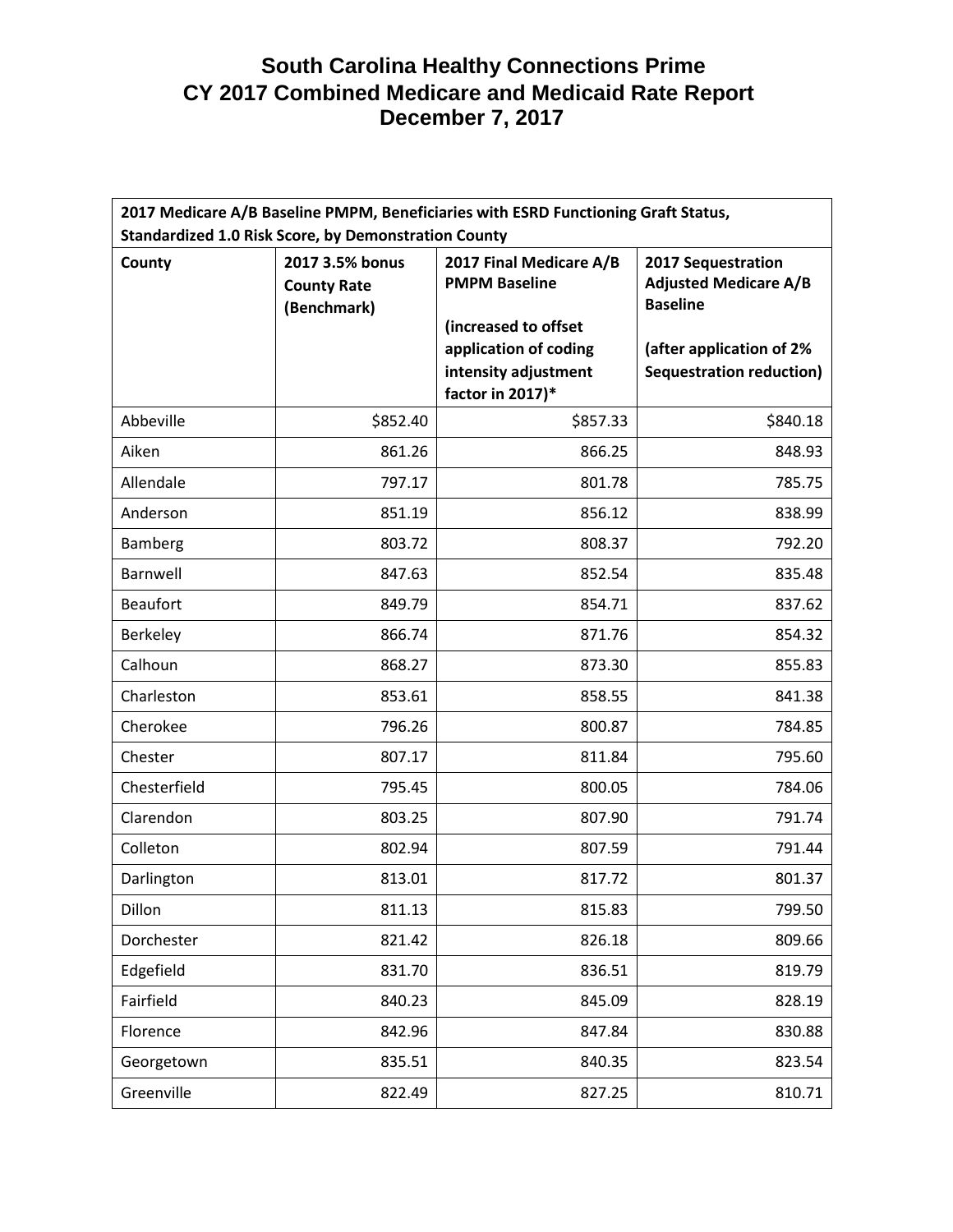| Greenwood | 832.15 | 836.97 | 820.23 |
|-----------|--------|--------|--------|
| Hampton   | 839.42 | 844.28 | 827.39 |
| Horry     | 805.70 | 810.36 | 794.15 |
| Jasper    | 862.09 | 867.08 | 849.74 |
| Kershaw   | 858.96 | 863.93 | 846.66 |

| 2017 Medicare A/B Baseline PMPM, Beneficiaries with ESRD Functioning Graft Status,<br><b>Standardized 1.0 Risk Score, by Demonstration County</b> |                                                      |                                                                                                                                              |                                                                                                                                      |  |
|---------------------------------------------------------------------------------------------------------------------------------------------------|------------------------------------------------------|----------------------------------------------------------------------------------------------------------------------------------------------|--------------------------------------------------------------------------------------------------------------------------------------|--|
| County                                                                                                                                            | 2017 3.5% bonus<br><b>County Rate</b><br>(Benchmark) | 2017 Final Medicare A/B<br><b>PMPM Baseline</b><br>(increased to offset<br>application of coding<br>intensity adjustment<br>factor in 2017)* | 2017 Sequestration<br><b>Adjusted Medicare A/B</b><br><b>Baseline</b><br>(after application of 2%<br><b>Sequestration reduction)</b> |  |
| Lancaster                                                                                                                                         | \$797.01                                             | \$801.62                                                                                                                                     | \$785.59                                                                                                                             |  |
| Laurens                                                                                                                                           | 815.19                                               | 819.91                                                                                                                                       | 803.51                                                                                                                               |  |
| Lee                                                                                                                                               | 794.18                                               | 798.78                                                                                                                                       | 782.80                                                                                                                               |  |
| Lexington                                                                                                                                         | 819.42                                               | 824.16                                                                                                                                       | 807.69                                                                                                                               |  |
| <b>McCormick</b>                                                                                                                                  | 824.84                                               | 829.62                                                                                                                                       | 813.03                                                                                                                               |  |
| Marion                                                                                                                                            | 816.46                                               | 821.19                                                                                                                                       | 804.76                                                                                                                               |  |
| Marlboro                                                                                                                                          | 806.95                                               | 811.62                                                                                                                                       | 795.39                                                                                                                               |  |
| Newberry                                                                                                                                          | 805.65                                               | 810.31                                                                                                                                       | 794.11                                                                                                                               |  |
| Oconee                                                                                                                                            | 804.52                                               | 809.18                                                                                                                                       | 793.00                                                                                                                               |  |
| Orangeburg                                                                                                                                        | 804.07                                               | 808.72                                                                                                                                       | 792.56                                                                                                                               |  |
| Pickens                                                                                                                                           | 834.70                                               | 839.53                                                                                                                                       | 822.74                                                                                                                               |  |
| Richland                                                                                                                                          | 830.68                                               | 835.49                                                                                                                                       | 818.78                                                                                                                               |  |
| Saluda                                                                                                                                            | 860.64                                               | 865.62                                                                                                                                       | 848.31                                                                                                                               |  |
| Spartanburg                                                                                                                                       | 850.16                                               | 855.08                                                                                                                                       | 837.98                                                                                                                               |  |
| Sumter                                                                                                                                            | 806.98                                               | 811.65                                                                                                                                       | 795.42                                                                                                                               |  |
| Union                                                                                                                                             | 794.87                                               | 799.47                                                                                                                                       | 783.48                                                                                                                               |  |
| Williamsburg                                                                                                                                      | 803.75                                               | 808.40                                                                                                                                       | 792.23                                                                                                                               |  |
| York                                                                                                                                              | 834.15                                               | 838.98                                                                                                                                       | 822.20                                                                                                                               |  |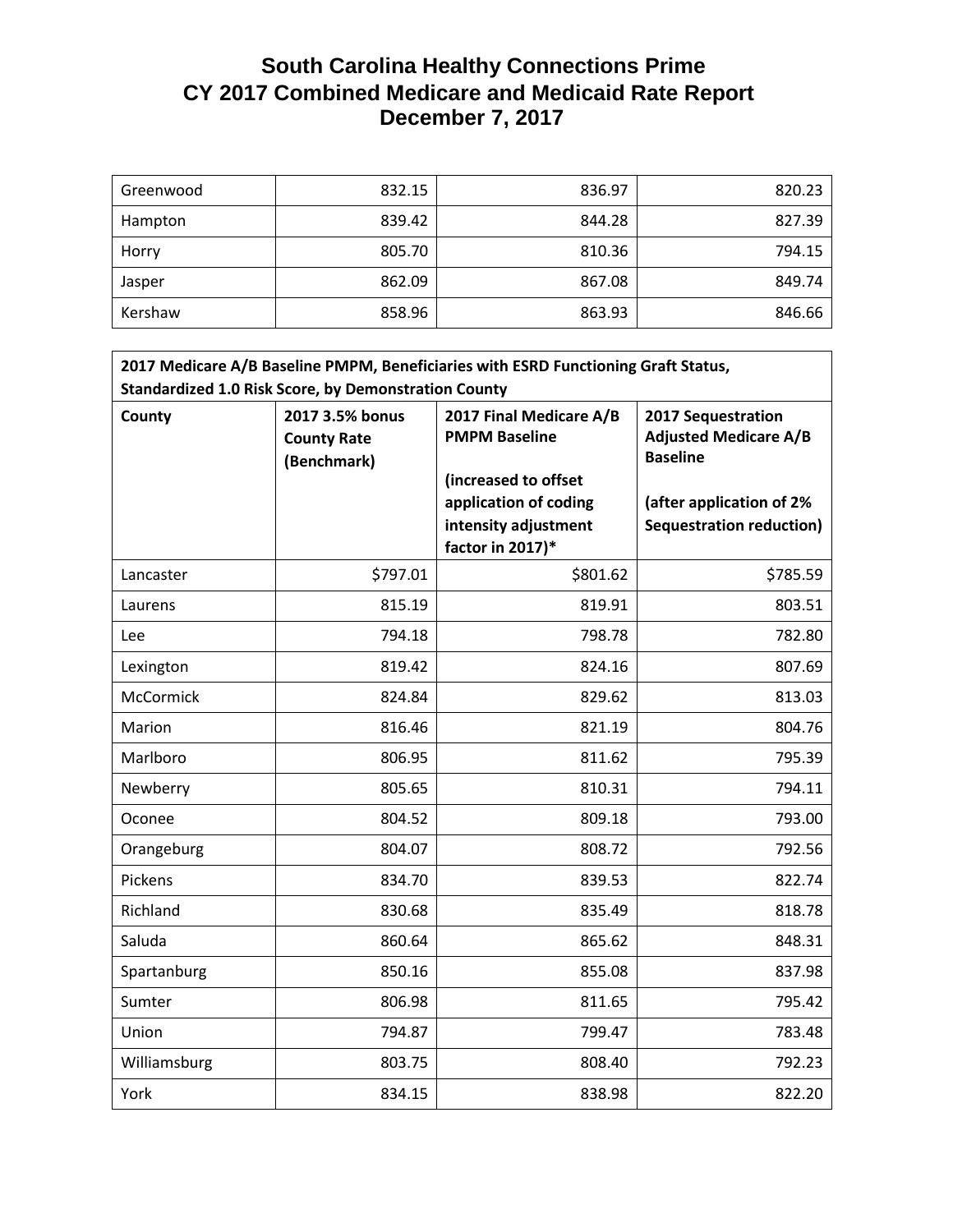\*For CY 2017 CMS has established rates in a manner that does not lead to lower amounts for this coding intensity adjustment. Operationally, due to systems limitations, CMS will still apply the coding intensity adjustment factor to the risk scores but has increased the Medicare A/B baseline for beneficiaries with an ESRD status of functioning graft to offset this. Specifically, CMS has increased the Medicare A/B baseline by a corresponding percentage; as above, the CY 2017 Updated Medicare A/B Baseline is divided by (1- (1-the prevailing coding intensity adjustment for CY 2017)/ (1- the effective coding intensity adjustment of 5.11% for this demonstration)) to determine the CY 2017 Final Medicare A/B Baseline. For beneficiaries with an ESRD status of functioning graft, the prospective payment does not include the adjustment to offset the application of coding intensity adjustment factor; this payment adjustment is made on a retrospective basis.

*Beneficiaries Electing the Medicare Hospice Benefit:* If an enrollee elects to receive the Medicare hospice benefit, the enrollee will remain in the Demonstration but will obtain the hospice services through the Medicare FFS benefit. The CICOs will no longer receive the Medicare A/B payment for that enrollee.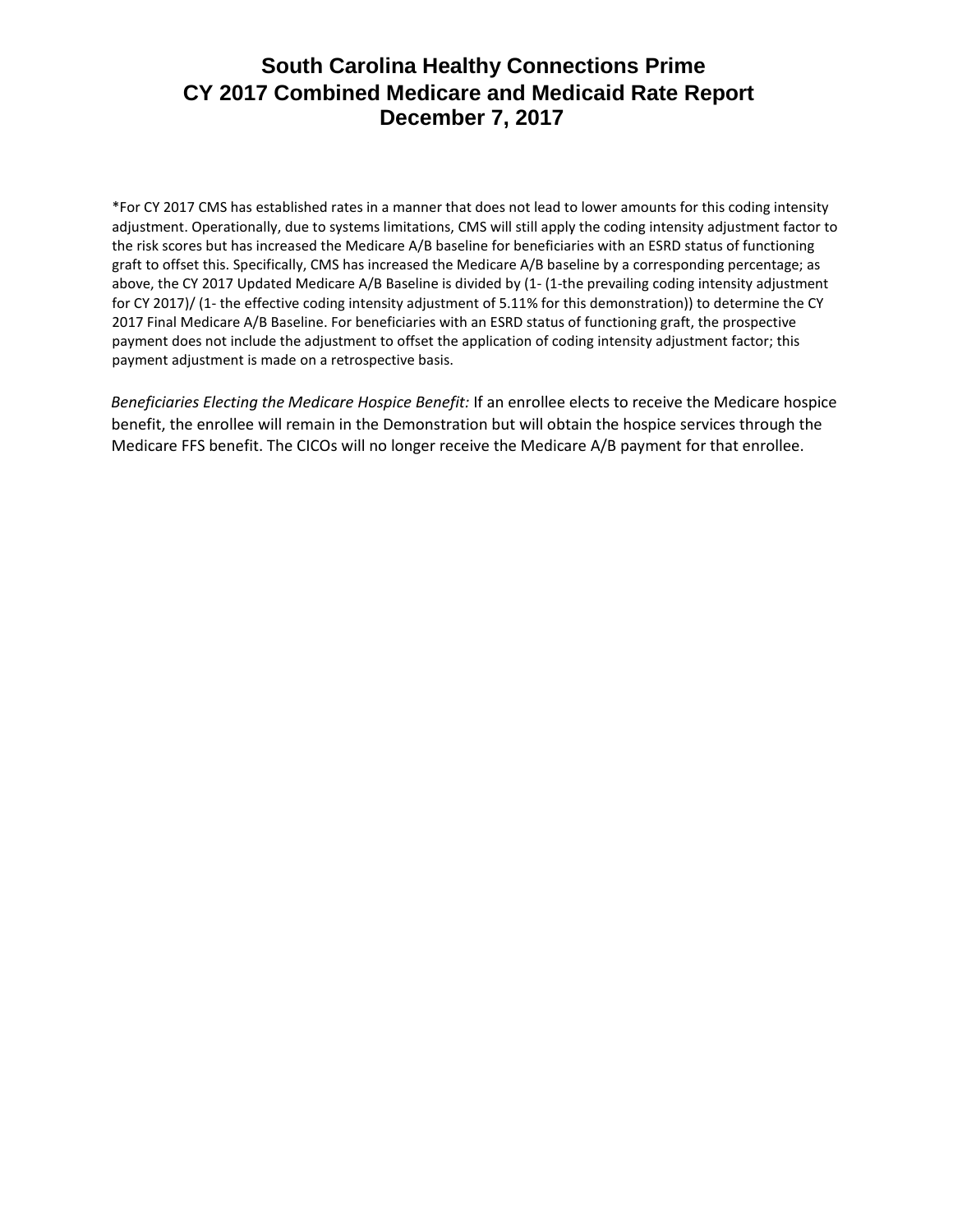## **South Carolina Healthy Connections Prime CY 2017 Medicare Rate Report September 21, 2016**

Medicare hospice services and all other Original Medicare services will be paid under Medicare FFS. CICOs and providers of hospice services will be required to coordinate these services with the rest of the enrollee's care, including with Medicaid and Part D benefits and any additional benefits offered by the CICOs. CICOs will continue to receive the Medicare Part D and Medicaid payments, for which no changes will occur.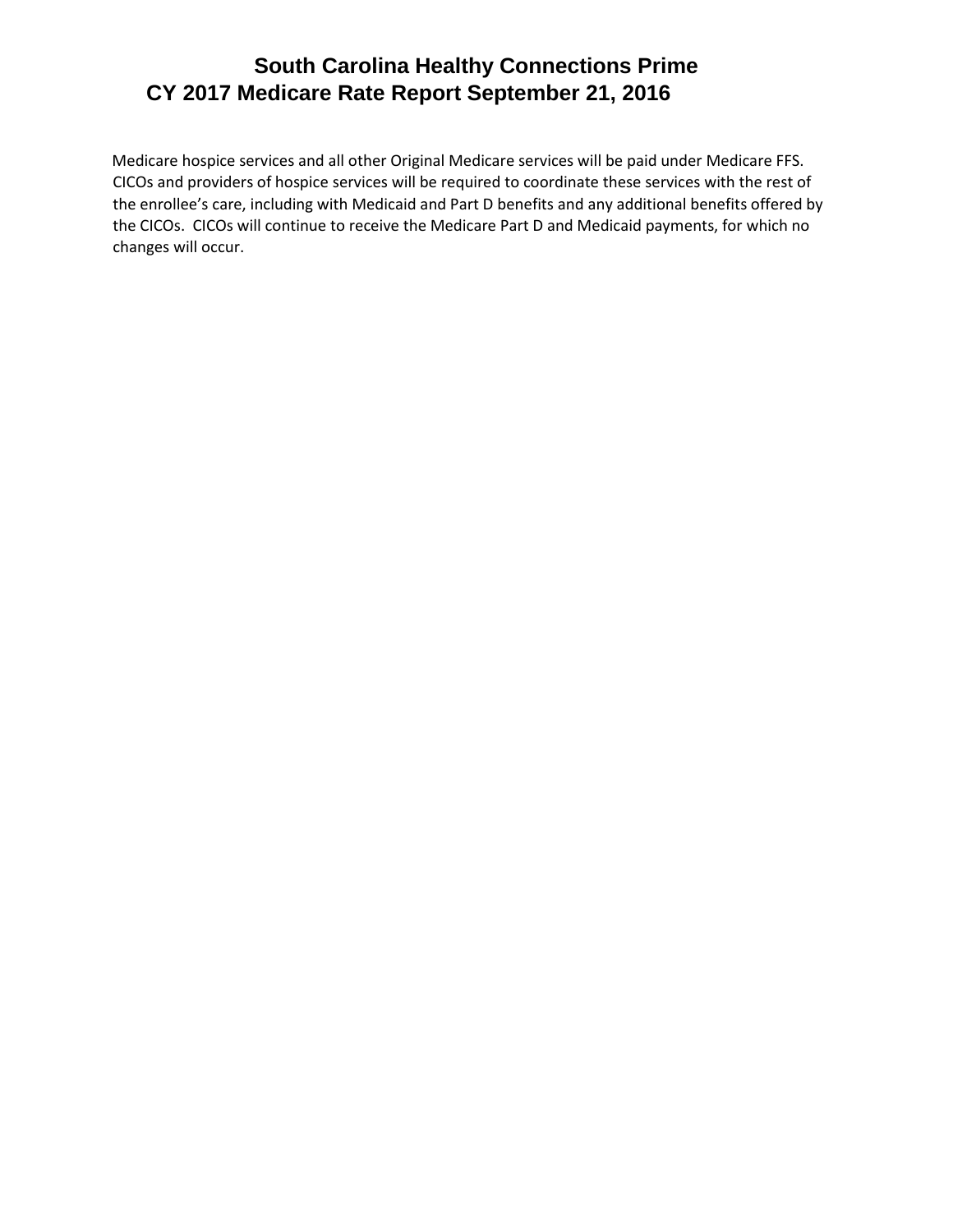### **South Carolina Healthy Connections Prime CY 2017 Medicare Rate Report September 21, 2016**

#### *Medicare Part D Services*

The Part D plan payment is the risk adjusted Part D national average monthly bid amount (NAMBA) for the payment year, adjusted for payment reductions resulting from sequestration applied to the nonpremium portion of the NAMBA. The non-premium portion is determined by subtracting the applicable regional Low-Income Premium Subsidy Amount from the risk adjusted NAMBA. As reference, the NAMBA for CY 2016 was \$64.66. To illustrate, the NAMBA for CY 2017 is \$61.08 and the CY 2017 Low Income Premium Subsidy Amount for South Carolina is \$26.03. Thus, the updated South Carolina Part D monthly per member per month payment for a beneficiary with a 1.0 RxHCC risk score applicable for CY 2017 is \$60.38. This amount incorporates a 2% sequestration reduction to the nonpremium portion of the NAMBA.

CMS will pay an average monthly prospective payment amount for the low income cost-sharing subsidy and Federal reinsurance amounts; these payments will be 100% cost reconciled after the payment year has ended. These prospective payments will be the same for all counties. CMS will release these amounts at a later date.

- South Carolina low income cost-sharing: \$164.89 PMPM
- South Carolina reinsurance: \$96.20 PMPM

The low-income cost sharing and reinsurance subsidy amounts are exempt from mandatory payment reductions under sequestration.

A savings percentage will not be applied to the Part D component of the rate. Part D payments will not be subject to a quality withhold.

**Additional Information***:* More information on the Medicare components of the rate under the Demonstration may be found online at: [http://www.cms.gov/Medicare-](http://www.cms.gov/Medicare-Medicaid-Coordination/Medicare-and-Medicaid-Coordination/Medicare-Medicaid-Coordination-Office/Downloads/JointRateSettingProcess.pdf)[MedicaidCoordination/Medicare-and-Medicaid-Coordination/Medicare-Medicaid-Coordination-](http://www.cms.gov/Medicare-Medicaid-Coordination/Medicare-and-Medicaid-Coordination/Medicare-Medicaid-Coordination-Office/Downloads/JointRateSettingProcess.pdf)[Office/Downloads/JointRateSettingProcess.pdf](http://www.cms.gov/Medicare-Medicaid-Coordination/Medicare-and-Medicaid-Coordination/Medicare-Medicaid-Coordination-Office/Downloads/JointRateSettingProcess.pdf)

## **CY 2017 Medicare Rate Report September 21, 2016**

**IV. Savings Percentages and Quality Withholds** 

*Savings Percentages*